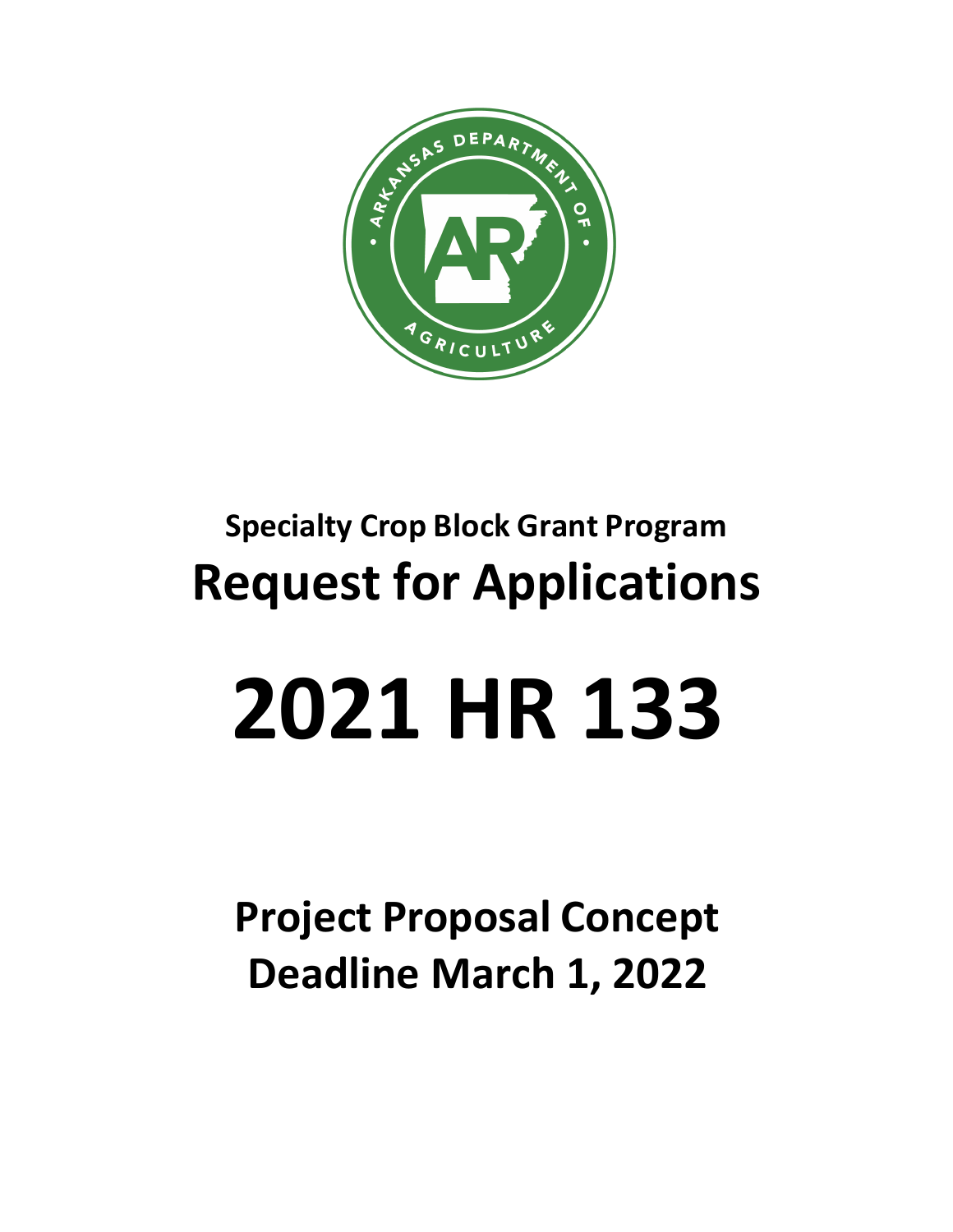#### Section I. **INTRODUCTION**

It is the intent of the Arkansas Department of Agriculture (Department) to develop and submit a state proposal to the Specialty Crop Block Grant Program (SCBGP) in response to the **2021 SCBGP HR 133 Request for Applications (RFA)** from the United States Department of Agriculture/AgriculturalMarketing Service (USDA/AMS).

HR 133 Stimulus Funding was made available to respond to priority needs relating to COVID-19 impacts and provides flexibilities not typically offered in SCBGP funding due to the exigent circumstances of the pandemic.

The Department's proposal will consist of selected projects that will significantly and positively impact the competitiveness of Arkansas's specialty crops. This RFA provides all interested parties an opportunity to submit Project Concept Proposals for inclusion in the Department's application to USDA-AMS.

The Department will accept project proposals that request at a minimum of \$20,000 and up to a maximum of \$100,000. Note: Awarding of this grant is contingent upon funding from the USDA.

All projects granted funding can start no earlier than October 1, 2022 and must end no later than September 20, 2023. Under some circumstances, the Department reserves the right to allow a no-cost extension to subrecipients. Requests for a no-cost extension must be submitted in writing.

### Section II. **PROGRAM DESCRIPTION**

**Authorization:** The Specialty Crop Block Grant Program is authorized under section 101 of the Specialty Crops Competitiveness Act of 2004 (7 U.S.C. 1621 note) and amended under section 10010 of the Agricultural Act of 2014, Public Law 113-79 (the Farm Bill). SCBGP is currently implemented under 7 CFR part 1291 (published March 27, 2009; 74 FR 13313).

**Purpose:** The Specialty Crop Block Grant Program (SCBGP) assists state departments of agriculture in the 50 States, the District of Columbia, American Samoa, Guam, the Commonwealth of Puerto Rico, the Commonwealth of the Northern Mariana Islands, and the U.S. Virgin Islands in solely enhancing the competitiveness of U.S. grown specialty crops. Specialty crops are fruits and vegetables, dried fruit, tree nuts, horticulture, and nursery crops (including floriculture). More information on the general terms and conditions can be found here: [ams.usda.gov/sites/default/files/media/FY2021\\_GD\\_TermsandConditions.pdf](https://www.ams.usda.gov/sites/default/files/media/FY2021_GD_TermsandConditions.pdf)

**State Authority:** The Arkansas Department of Agriculture is responsible for developing the State's proposal to USDA and overseeing approved funded projects. Proposals must be structured so that the Department maintains control of the project objectives, sets policy, and ensures that projects are carried out in accordance with all applicable Federal statutes and regulations as well as with the Grant Agreement and the Terms and Conditions of Award.

The Department is also responsible for ensuring that subrecipients maintain appropriate records and follow all applicable Federal statutes and regulations as well as the Grant Agreement and the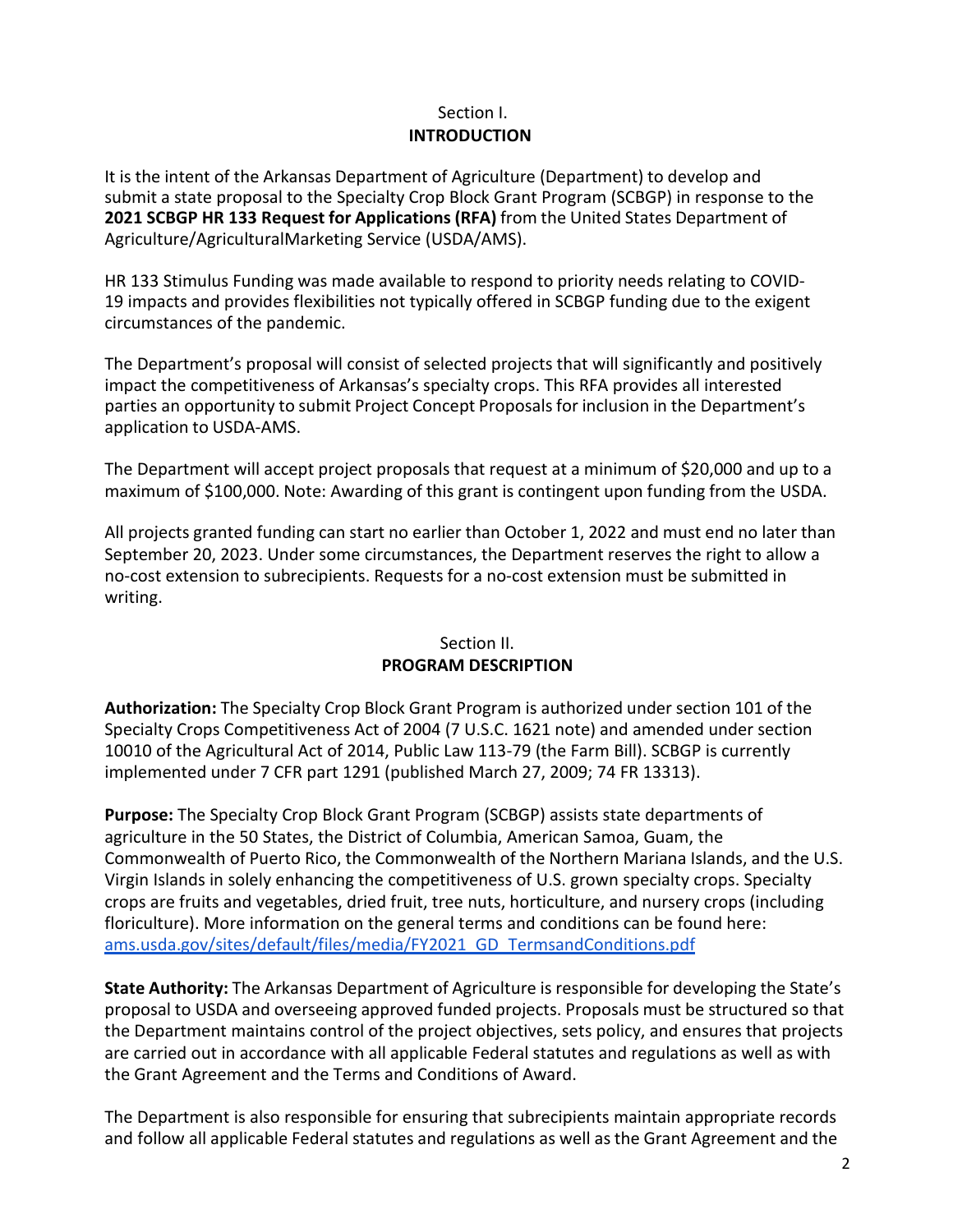Terms and Conditions of Award. It is the Department's obligation to ensure that its proposal and, therefore, all approved project proposals, are appropriate for the SCBGP.

In this Request for Applications*,* please note that **"subrecipients"** refers to those who have submitted project proposals that were subsequently selected by the Department and then approved by USDA-AMS for participation in the SCBGP.

#### Section III. **ELIGIBILITY**

Project proposals will be accepted from Arkansas's state and local government entities, colleges and universities, 501(c)3 non-profit organizations, producer associations, industry or community-based groups, and other specialty crop organizations.

Applicants may submit more than one proposal. If more than one proposal is submitted, please indicate the priority level of each submission.

Single organizations, institutions, and individuals are encouraged to participate as project partners but are not eligible to apply as the lead of the project. Applications for grant funds should describe how the project potentially affects and produces measurable outcomes for the specialty crop industry and/or the public rather than a single organization, institution, or individual.

Grant funds will not be awarded for projects that solely benefit a particular commercial product or provide a profit to a single organization, institution, or individual. In addition, recipients and subrecipients cannot use grant funds to compete unfairly with private companies that provide equivalent products or services.

Projects where one organization specifically attempts to disparage the mission, goals, and/or actions of another organization are unallowable.

### Section IV. **HOW TO APPLY: PROJECT PROPOSAL GUIDELINES**

The application process is a two-phase process. This is designed to maximize the time available to both the applicant and the Department to ensure a high-quality application is submitted to USDA. For questions or comments on applying, contact the Department's Marketing and Communications Director Amy Lyman at [amy.lyman@agriculture.arkansas.gov](mailto:amy.lyman@agriculture.arkansas.gov) or by calling (501) 225-1598.

**Preliminary Applicant Information:** Each applicant must have a Data Universal Number System (DUNS) number at the time of application. A DUNS number is a unique number established and assigned by Dun and Bradstreet, Inc. (D&B) to identify organizations.

Potential applicants and sub-applicants may acquire a DUNS number at no cost online at [fedgov.dnb.com/webform/](https://fedgov.dnb.com/webform/) To acquire a DUNS number by phone, contact the D&B Government Customer Response Center: U.S. and U.S. Virgin Islands: 1-866-705-5711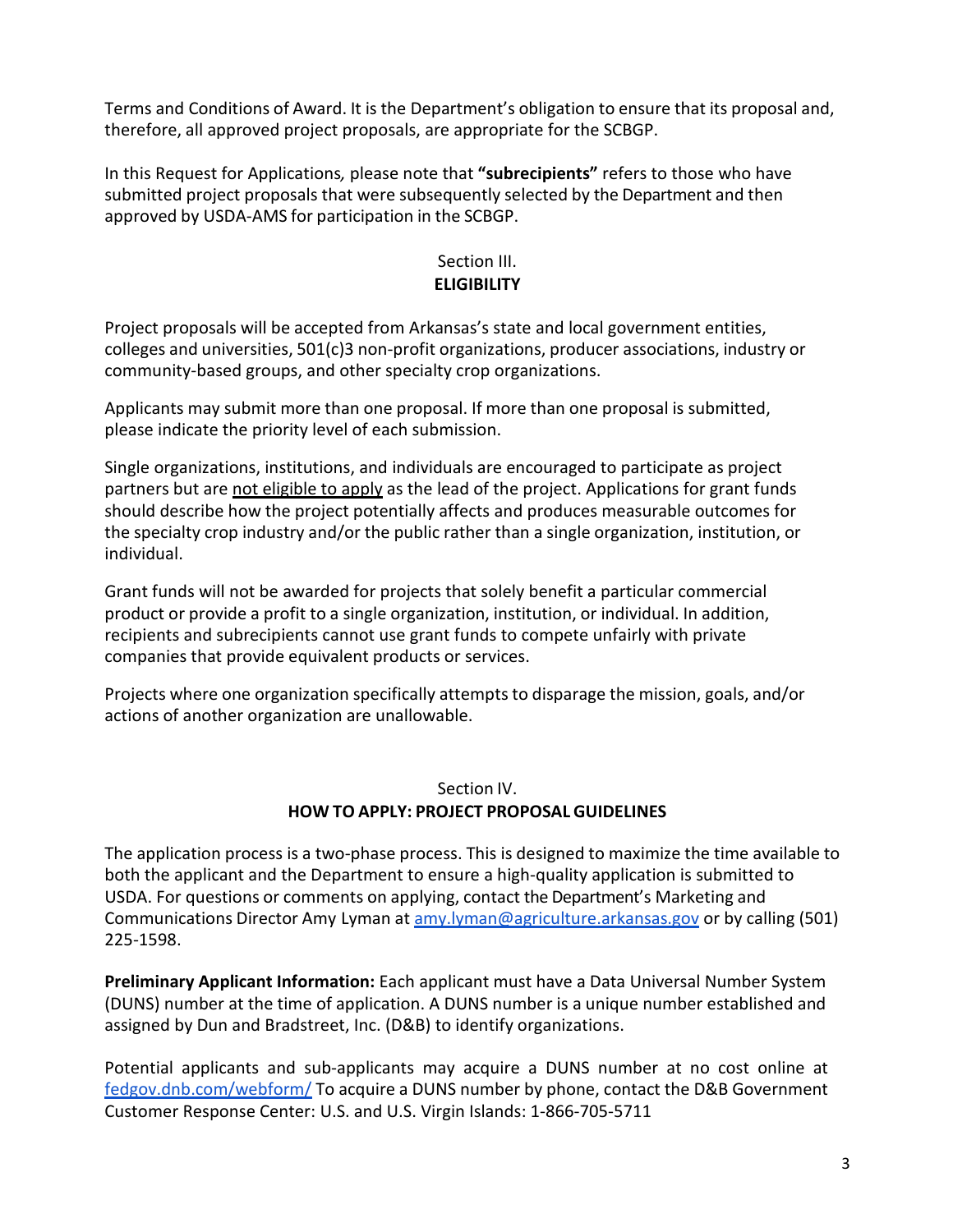**Phase 1: Project Concept Proposal:** Applicants will submit project proposals using the online Project Concept Proposal form located at: [cognitoforms.com/ArkansasAgriculture1/SpecialtyCropBlockGrant2021ProjectConce](https://www.cognitoforms.com/ArkansasAgriculture1/SpecialtyCropBlockGrant2021ProjectConce)[ptProposal.](https://www.cognitoforms.com/ArkansasAgriculture1/SpecialtyCropBlockGrant2021ProjectConceptProposal)

This is a preliminary form that ensures that the basic requirements of the program are met and allows the idea itself to be presented in a clear and concise format. The deadline to submit a Project Concept Proposal is **March 1, 2022 by 11:59 p.m. CST**.

**Initial Review and Selection:** Project Concept Proposals will be reviewed by a review committee that will recommend to the Secretary of Agriculture which projects should be included in the Department's application to USDA. Members of the committee will sign affirmations certifying that no conflict ofinterest exists between themselves and the applications they review.

| <b>Initial Review and Selection Criteria</b>                                                                                                       |     |
|----------------------------------------------------------------------------------------------------------------------------------------------------|-----|
| To what extent will the proposed project increase consumption or enhance the<br>competitiveness of the specialty crop benefiting from the project? | 20% |
| What is the economic value of the crop(s) benefiting from this project<br>proportionate to the total value of Arkansas's specialty crop industry?  | 20% |
| Does this project address a significant problem or important need and will a<br>number of growers or operations be impacted?                       | 20% |
| Is the budget realistic and will the project yield a positive return on investment?                                                                | 10% |
| Are the goals realistic and attainable?                                                                                                            | 10% |
| Do the measurable outcomes appropriately track success of<br>supporting the project's purpose and whether the goals will be attained?              | 10% |
| Does the project have the support and include participation of<br>producers, handlers, or others in the industry?                                  | 10% |

**Phase 2: Selected Applicants Invited to Complete Application:** Applicants who have been selected by the review committee to participate in the Department's 2021 SCBGP HR 133 application will be notified of their inclusion in **late March** and asked to complete the project profile template required by USDA. The Department will provide the necessary documents in the selection notification and will announce a final deadline for all information to be received.

Applicants may be required to adjust their proposals to comply with SCBGP rules, regulations, and guidance. The Department may require budget adjustments as a condition for inclusion in the Department's application. No final awards to any sub-grantee will be made until a final grant award is made to the Department by USDA-AMS.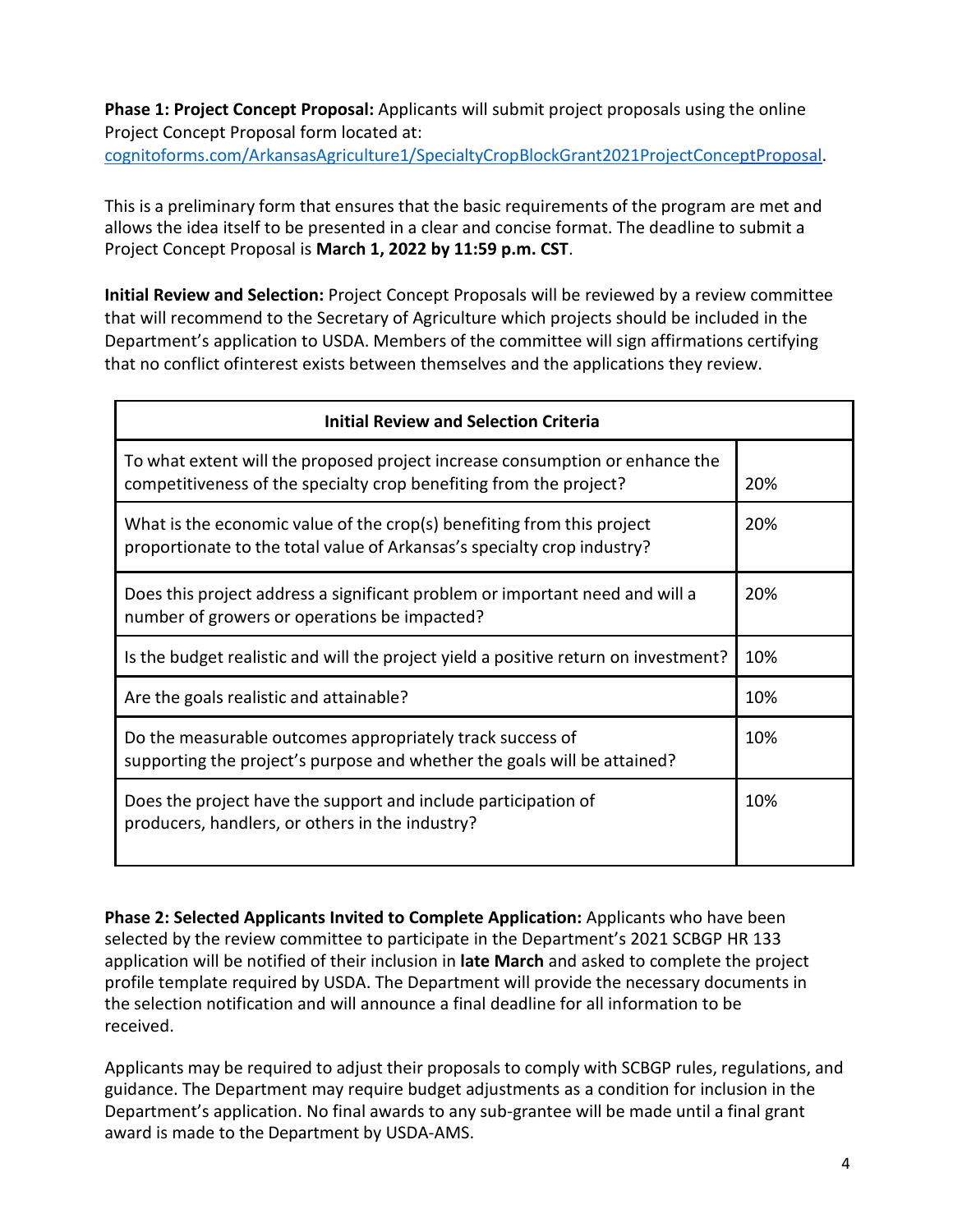### Section V**. TYPES OF PROJECTS**

The purpose of the SCBGP is to provide funding for projects that enhance the competitiveness of specialty crops in Arkansas and respond to priority needs relating to COVID-19 impacts. The project proposal must focus on research, education, or marketing and benefit the specialty crop industry. Specialty crops are fruits and vegetables, dried fruit, tree nuts, horticulture, and nursery crops (including floriculture).

The USDA-AMS SCBGP RFA includes information on flexibilities offered due to the exigent circumstances of the pandemic. See sections 1.3.1, 3.3.2, and 4.7.2 of the RFA here: [ams.usda.gov/sites/default/files/media/2021\\_SCBGP\\_RFA.pdf](https://www.ams.usda.gov/sites/default/files/media/2021_SCBGP_RFA.pdf)

More information on specialty crops can be found on the USDA website here: [ams.usda.gov/services/grants/scbgp/specialty-crop.](https://www.ams.usda.gov/services/grants/scbgp/specialty-crop)

**Funding Priorities/Focus Areas:** The following have been identified by a Department survey in regard to funding priorities for the SCBGP HR 133 for Arkansas:

- Increasing sales and marketability and driving demand for specialty crops (USDA outcome #1)
- Research projects focused on helping specialty crop growers reduce financial costs, improve pest and disease management, and/or value-added products (USDA outcome #4 and #5)
- Increasing access to local healthy foods (USDA outcome #3)
- Increasing consumption of specialty crops in Arkansas's schools by expanding child knowledge and/or improving access to the nutritional benefits of specialty crops (USDA outcome #2)
- Projects that assist farmworkers, and/or fund farmers, food businesses, and other relevant entities to respond to risks and supply chain disruptions (USDA outcome #3)
- Enhancing specialty crop food safety (USDA outcome #6 and #7)

The funding priorities listed above are paired with the corresponding USDA Outcomes, a requirement of all project proposals. More information on the USDA Outcomes can be found here: [ams.usda.gov/sites/default/files/media/SCBGP%20FY15%20PerformanceFINAL\\_10272015.pdf](https://www.ams.usda.gov/sites/default/files/media/SCBGP%20FY15%20PerformanceFINAL_10272015.pdf)

## Section VI. **FUNDING REQUESTS**

SCBGP proposals may include direct costs and indirect costs. Applicants must present direct and indirect costs appropriately and consistently and may only request 4% of total direct costs as indirect expenses.

**Direct costs** are costs that can be identified specifically with a particular award, project or program, service, or other organizational activity or that can be directly assigned to such an activity relatively easily with a high degree of accuracy. Typically, direct costs include, but are not limited to, compensation of employees who work directly on the award to include salaries and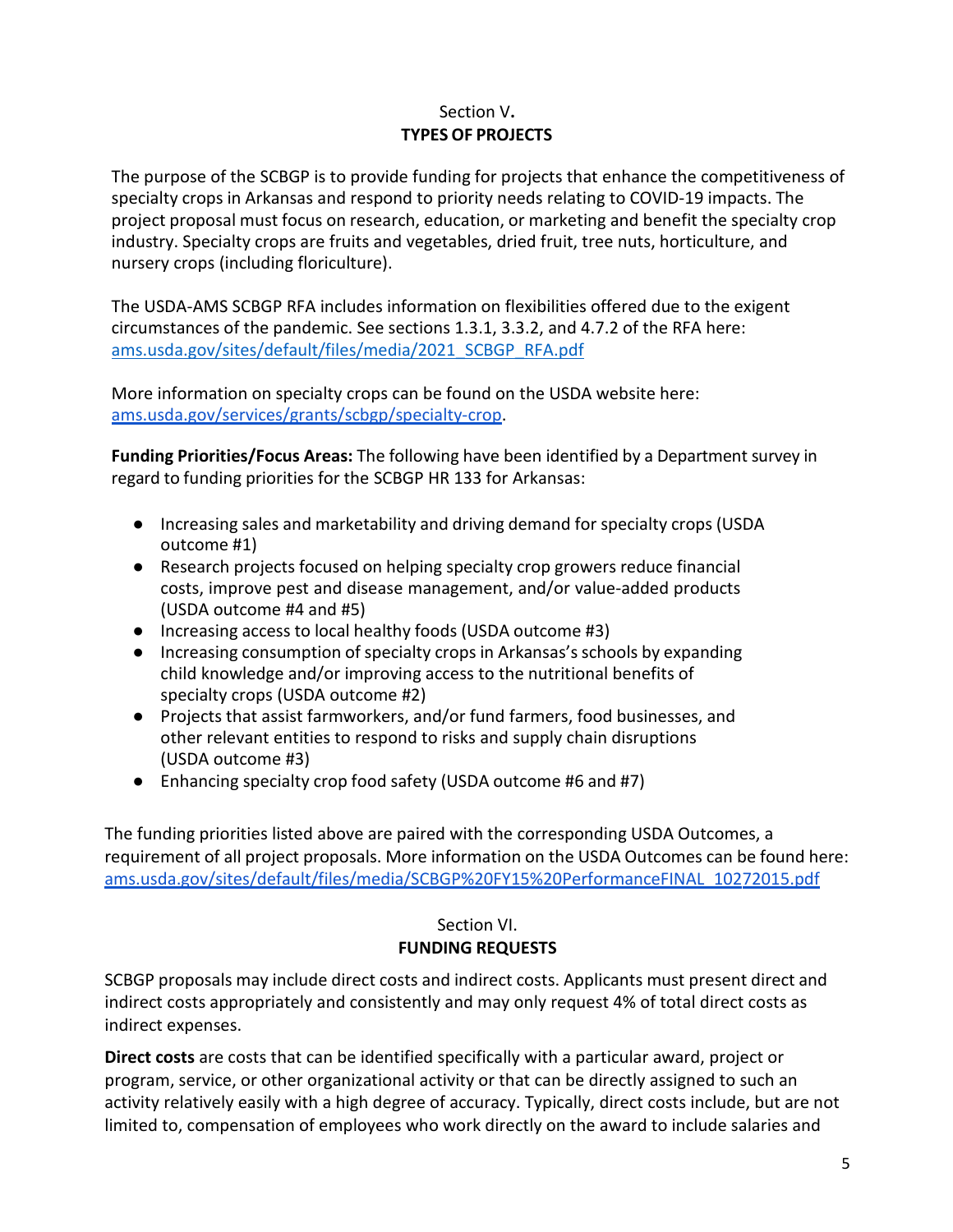fringe benefits, travel, equipment, and supplies directly benefiting the grant-supported project or program.

**Indirect costs** (also known as "facilities and administrative costs") defined at 2 CFR §200.56 are costs incurred for a common or joint purpose benefiting more than one cost objective, and not readily assignable to the cost objectives specifically benefited, without effort disproportionate to the results achieved. For further information on how to determine if a cost is indirect or direct, please see the *Indirect Cost Decision Tree* at:

[ams.usda.gov/sites/default/files/media/SCBGP%20IndirectCosts.pdf](https://www.ams.usda.gov/sites/default/files/media/SCBGP%20IndirectCosts.pdf)

### Section VII. **REPORTING AND REIMBURSEMENT REQUIREMENTS**

Subrecipients will be required to report information to the Department on a quarterly and annual basis about the progress of the project. A final report will be required of each subrecipient as well.

Grant subrecipients will request reimbursement on a quarterly basis. All payments will be on a reimbursement basis. All payments will be made in accordance with 2 CFR 200.305 and all statutes, rules, and policies governing the SCBGP as well as applicable Arkansas law.

Requests for payments should be scheduled so that all project funds are dispersed by the end of the project performance period. The Department cannot reimburse expenses incurred after the grant performance period has ended. Any project fund remaining unused may be redirected to other projects by the Department. If any overpayment is made by the Department, the excess funds must immediately be refunded back to the Department.

Final payments or reimbursements may be withheld until final reports have been submitted and approved. It is the obligation of subrecipients to keep accurate and complete records. Failure to provide any requested information may result in withholding project funds.

#### Section VIII. **FINAL INFORMATION**

**General Restrictions and Limitations:** All SCBGP awards are subject to the most recent award terms and conditions, Uniform Administrative Requirements, Cost Principles, and Audit Requirements for Federal Awards (2 CFR part 200), and other laws and regulations affecting Federal assistance. All costs must be allowable in accordance with the Federal cost principles outlined in 2 CFR part 200 Subpart E. An application funded with the release of Federal funds through a grant award does not constitute, or imply compliance with Federal regulations. Grant recipients and subrecipients are responsible for ensuring that their activities comply with all applicable Federal regulations.

**Equal Opportunity Statement:** The Department abides by the Equal Opportunity Statement contained in the 2021 SCBGP HR 133 Request for Applications by the United States Department of Agriculture/Agricultural Marketing Service in administering grants funds.